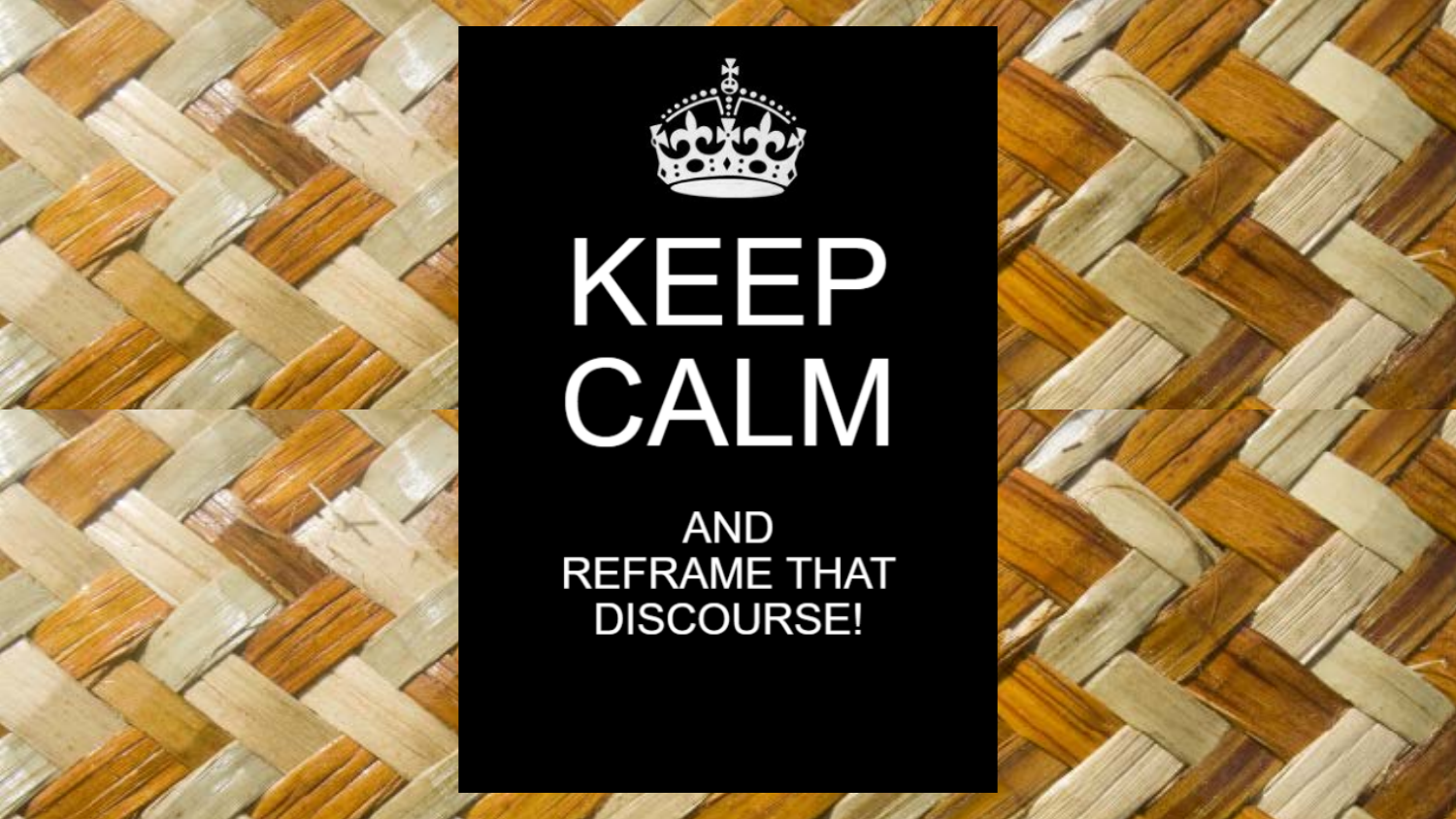

### Two elements

**Discourse** = the words we use

DNA, non-compliant, bed blockers, *unreasonable, untruthful, difficult (Park et al 2021)*

**Discursive formation** = how we use those words, what we associate them with, how they are used to create a narrative

Maaori are more likely to……..(poor health outcome, poor social determinant)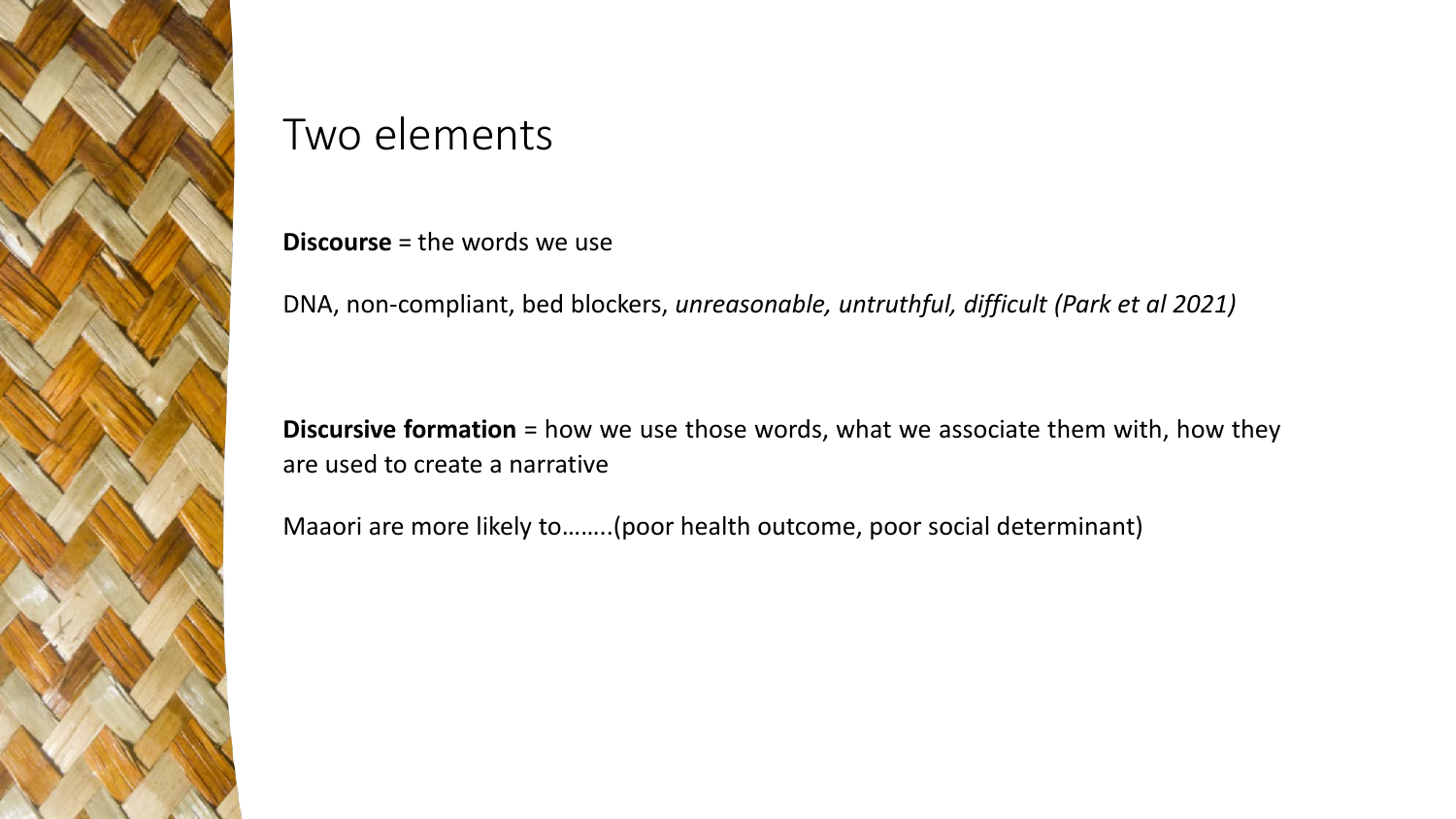### Purpose of *our koorero* today

- 1. Reflect on your deficit discourse and discursive formation
- Identify and disrupt
- Understanding why this is harmful

### 2. Build strength-based approaches

- Increase Maaori responsiveness
- Counterbalance the existing stereotypes

### Practice, practice, practice!

- Educate and influence
- Aid to dispel bias assumptions regularly embedded in health discourse and discursive formation
- Better Tiriti partner contributing to Maaori health gains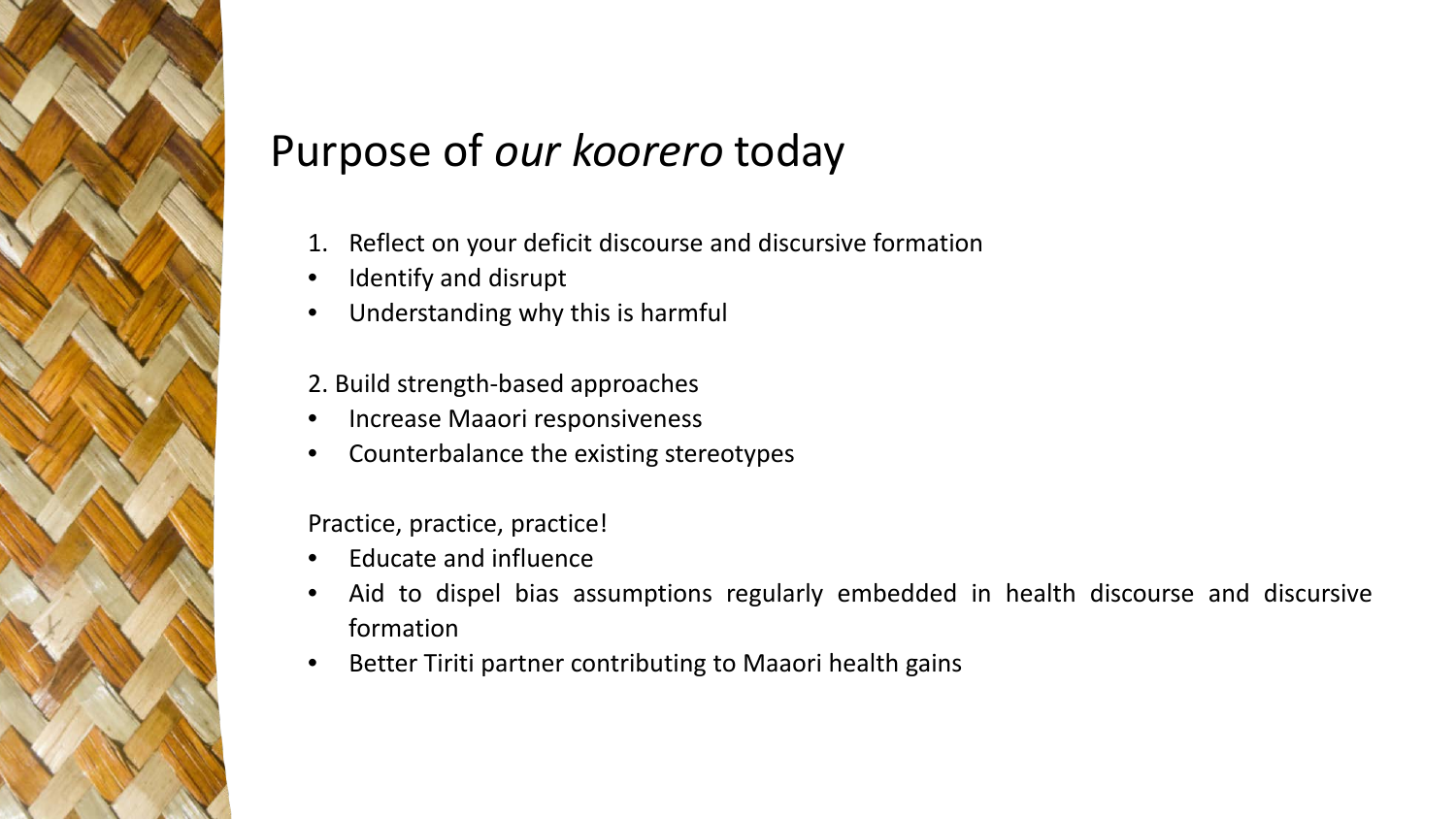

### Deficit discourse

Deficit discourse is a way of thinking that frames Maaori in negativity, blame and inadequacy. The prevalence and social impact of deficit discourse indicates a significant link between discourse surrounding indigeneity and outcomes for Indigenous peoples. (Fforde, Bamblett, Lovett, Gorringe, & Fogarty, 2013)

A deficit discourse is a narrative that describes the person through a myopic lens of negativity characterized only by illness, death, depression, failure, or the like. Deficit discourse negatively affects how health care providers and society interact with vulnerable people. (Mollard. Hatten Bowers & Tippens, 2020)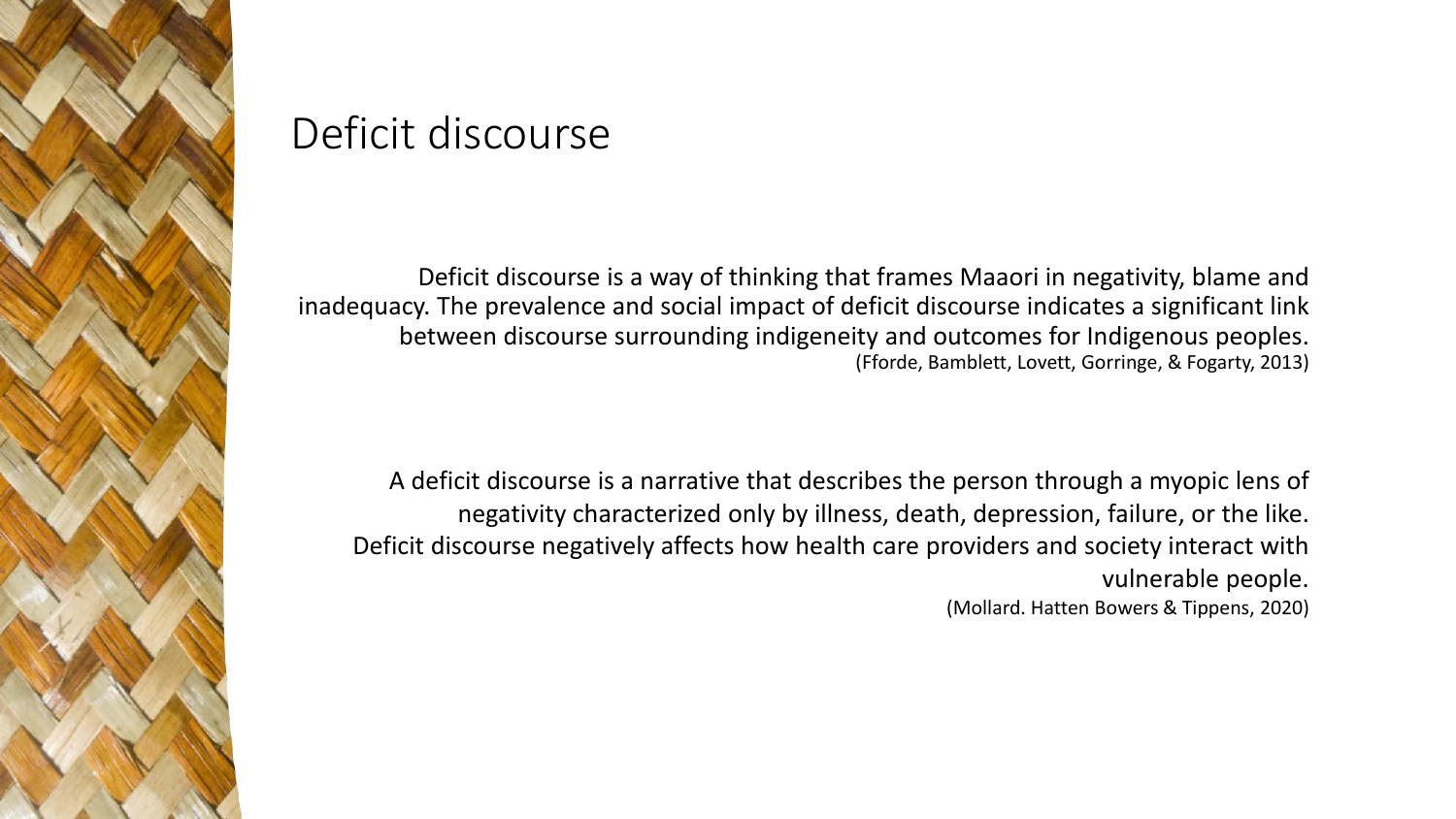# Maaori are......google search Google



| maori are                |
|--------------------------|
| maori are scum           |
| maori are stupid         |
| maori are lazy           |
| maori are asian          |
| maori are violent        |
| maori are racism         |
| maori are not indigenous |
| maori are racist         |
| maori are dumb           |
| maori are black          |
|                          |

| why are maori             |  |
|---------------------------|--|
| why are maori obese       |  |
| why are maoris so poor    |  |
| why are maoris so big     |  |
| why are maoris so lazy    |  |
| why are maoris so violent |  |
| why are maoris so fat     |  |
| why are maoris so dumb    |  |
| why are maoris so racist  |  |
| why are maoris so ugly    |  |
| why are maoris stupid     |  |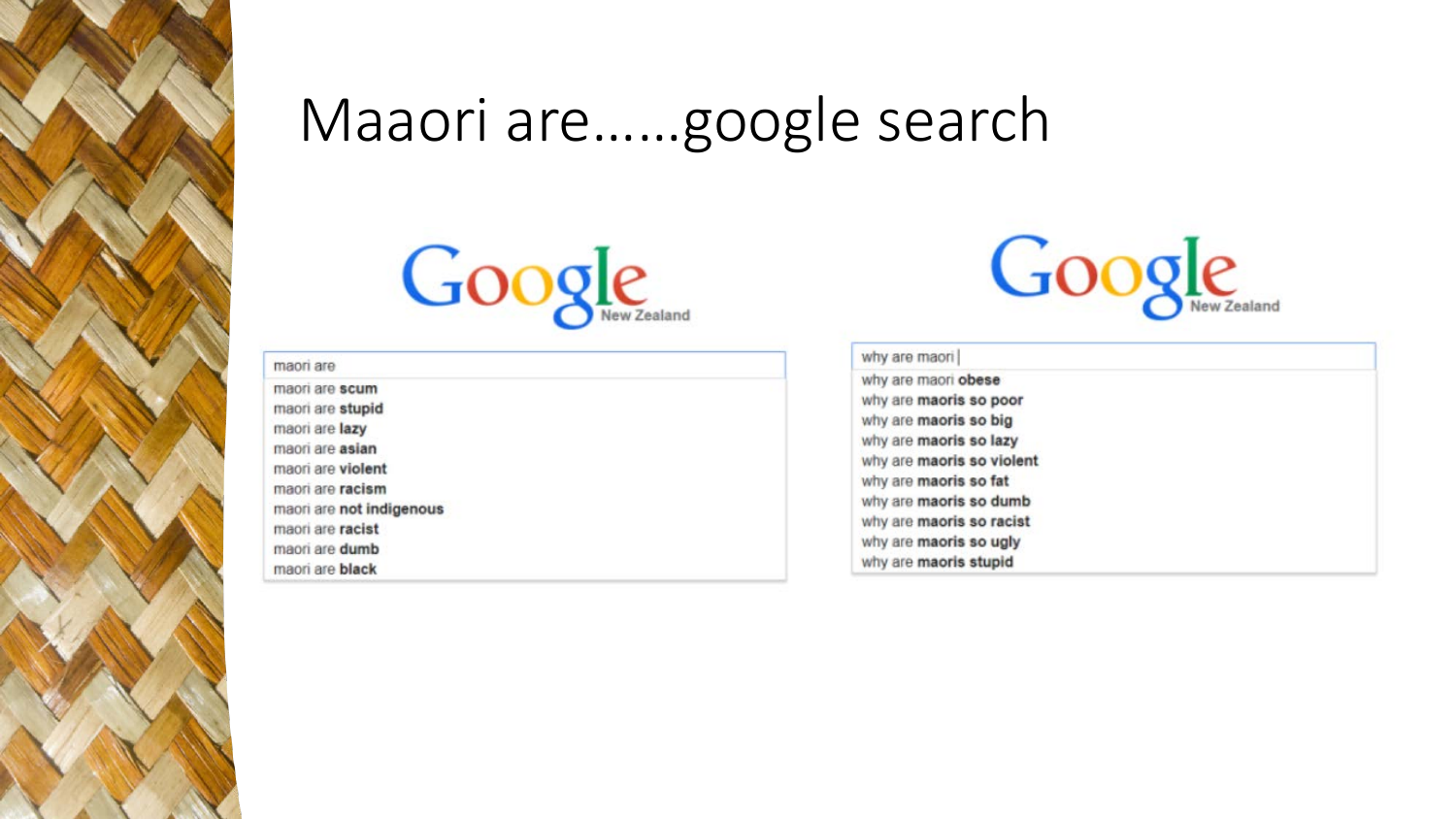## Bias = Blame and alienation in language

- Language that demeans and ostracizes Maaori suggests Maaori are objects ("other") creating bias in what should be a healing and reciprocal relationship in the health spaces
- Creates barrier and compromises the quality of care Maaori receive
- Blaming language impacts clinical care, clinical decisions, perceptions of patients, treatments plans
- Influences others
- Impacts on you relationship with Maaori
- Maintains a power imbalance
- Reinforced by the system i.e. describe the research problem…address cultural issues…
- Product of colonisation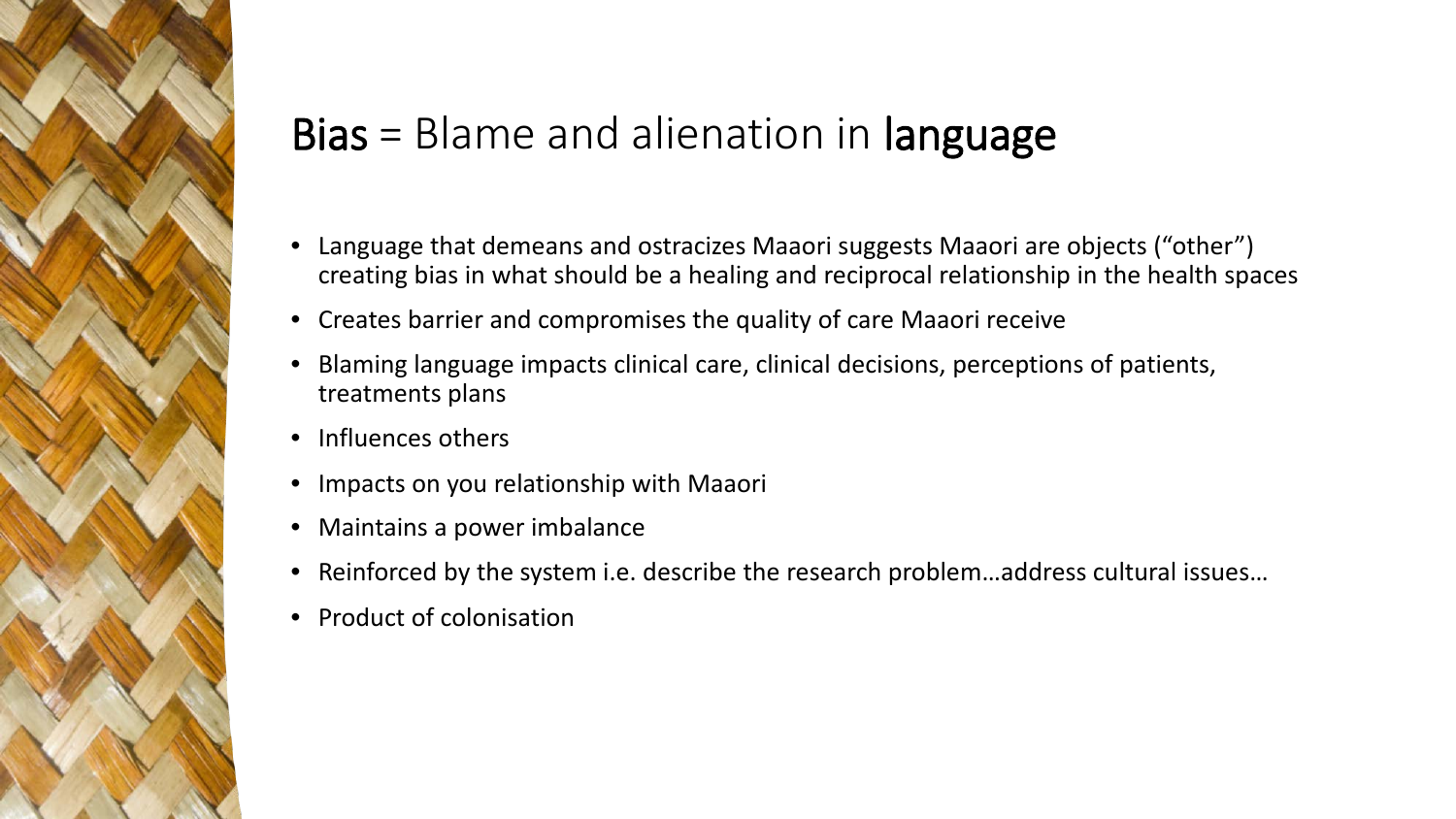

### Language is power



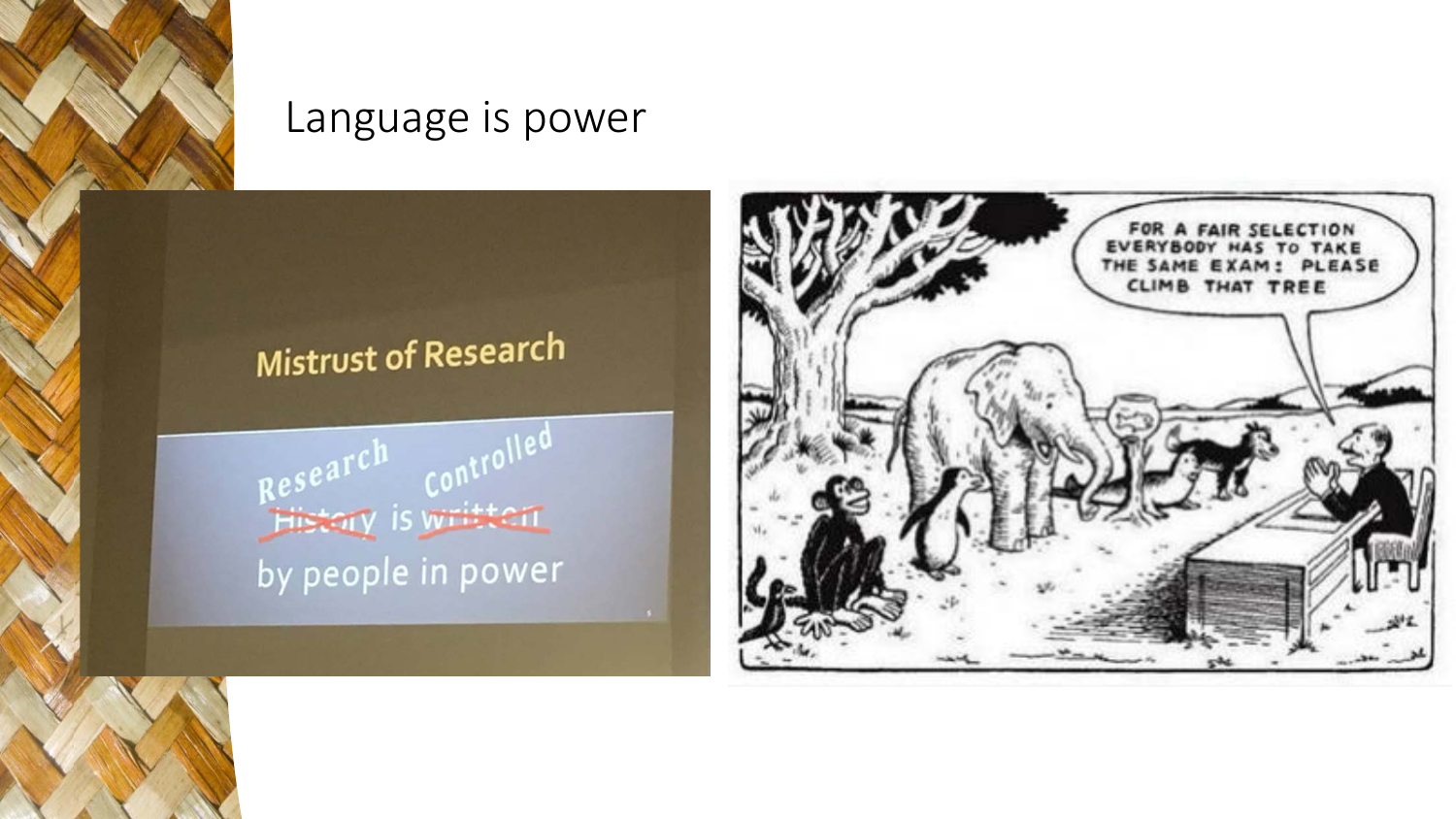

### Research values

| <b>Values</b>                                                          |                                               |  |  |
|------------------------------------------------------------------------|-----------------------------------------------|--|--|
| <b>Western BAU</b>                                                     | <b>Kaupapa Maaori</b>                         |  |  |
| Rarely considers historical grievance as a                             | Direct correlation from past to present       |  |  |
| cause for current health status Maaori                                 |                                               |  |  |
| Just starting to acknowledge some                                      | Links health to Atua and environment (i.e.    |  |  |
| environmental connection to water ways                                 | whenua, moana and rangi)                      |  |  |
| etc                                                                    |                                               |  |  |
| Focuses on ethnicity as a reason for poor   Acknowledges the structure |                                               |  |  |
| health                                                                 |                                               |  |  |
| Maaori = other                                                         | Maaori =normal                                |  |  |
| Focus on Maaori needs                                                  | Focuses on Maaori rights                      |  |  |
| Maaori framed as the problem                                           | Rejects victim blame analyses                 |  |  |
| <b>Medicalises and individualises</b>                                  | <b>Holistic and collective</b>                |  |  |
| Privilege is invisible                                                 | Exposes privilege                             |  |  |
| Maaori at the margins                                                  | Maaori at the centre                          |  |  |
| Goal: improve health                                                   | Goal: Improve Maori health                    |  |  |
| Terms include: "inclusion" "diversity"                                 | Terms include "rights"<br>"social<br>justice" |  |  |
| "discrimination" "health"                                              | "racism" "wellbeing"                          |  |  |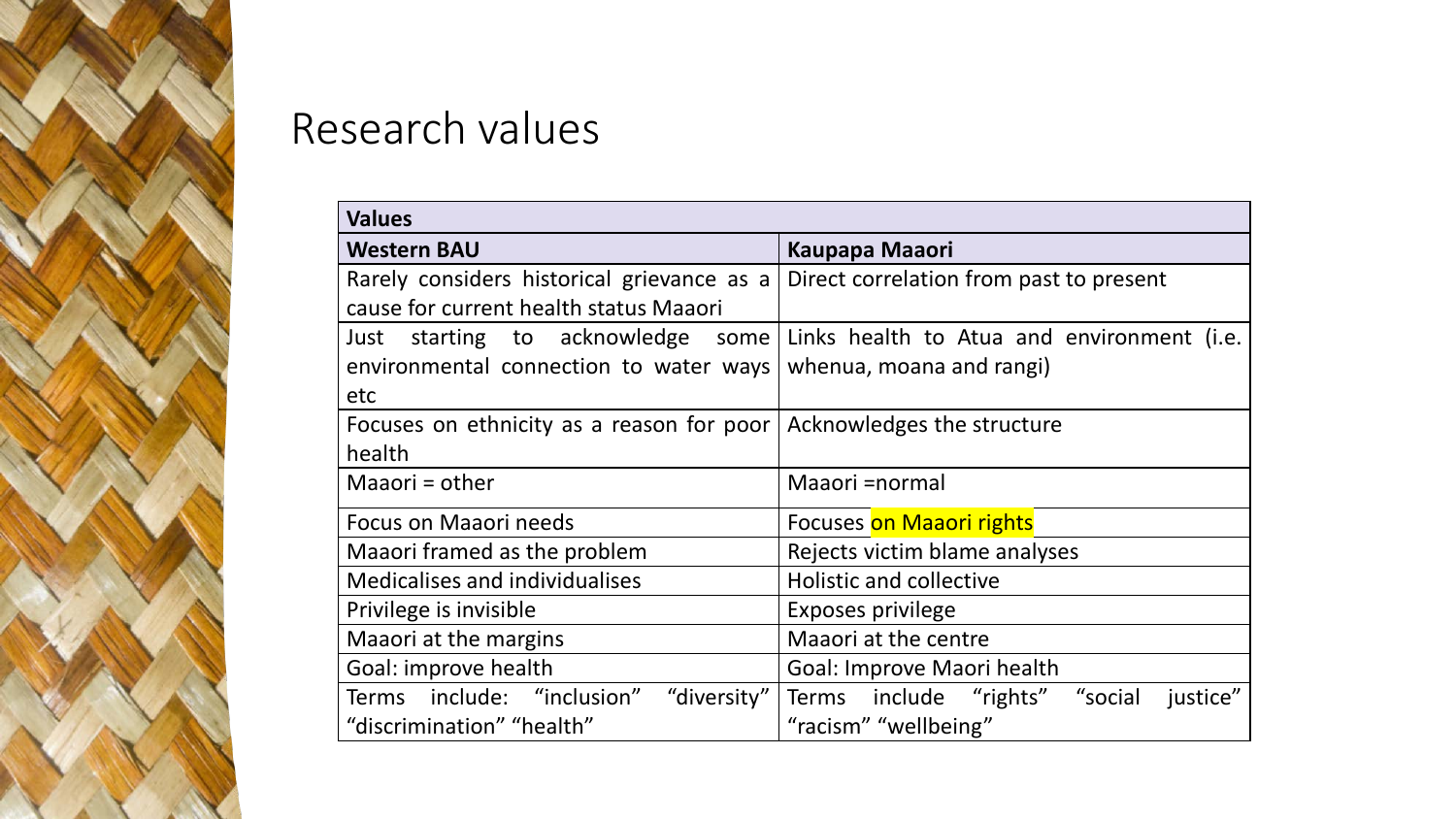

### **Examples**

| <b>Discourse</b>                                        | Why is this problematic                                                                                                                                                                                                                             | <b>Suggested</b>                        | Why this is strength-based                                                                                                                                                        |
|---------------------------------------------------------|-----------------------------------------------------------------------------------------------------------------------------------------------------------------------------------------------------------------------------------------------------|-----------------------------------------|-----------------------------------------------------------------------------------------------------------------------------------------------------------------------------------|
|                                                         |                                                                                                                                                                                                                                                     | reframing                               |                                                                                                                                                                                   |
| Closing the gap                                         | Success is determined by Pakeha level of health.<br>Perpetuates a deficit framing and a non-Maaori<br>standard that Maaori should achieve. Maaori<br>are a burden, lagging behind. Does not align to<br>Maaori aspiration, mana mohutake or Pae Ora | achieving Maaori<br>health equity       | Non comparative. Celebrates the<br>positioning of Maaori in its own<br>mana.<br>Alignment to constitutional<br>promise.                                                           |
| Maaori are<br>vulnerable<br>Maaori are high             | Narrative of helplessness, inactive in our own<br>health issues, weak and susceptible to disease.<br>Genetic inferiority<br>Maaori are a burden on the health system, take                                                                          | underserved<br>prioritised              | Puts the onus back onto the<br>system to do better. Recognises<br>equity requires appropriate<br>responsiveness that has yet to be<br>achieved<br>Highlights Tangata Whenua as an |
| needs                                                   | an unfair share of health resources<br>Passing judgement on a minoritised groups.<br>Reinforces negative stereotypes                                                                                                                                |                                         | important group with mana, that<br>are entitled to equity and<br>prioritised actions                                                                                              |
| Maaori are a minority<br>Maaori are<br>underrepresented | Undermines Maaori position as an equal Tiriti<br>partner<br>Infers population and workforce numbers are<br>responsible for poor health outcomes<br>Majority rule if the only fair and just way to<br>make decisions                                 | minoritised<br>systemically<br>excluded | Recognises Maaori voices have<br>been/are marginalised.<br>Recognises the injustice of the<br>Tiriti partnership and failure of the<br>system to act in partnership               |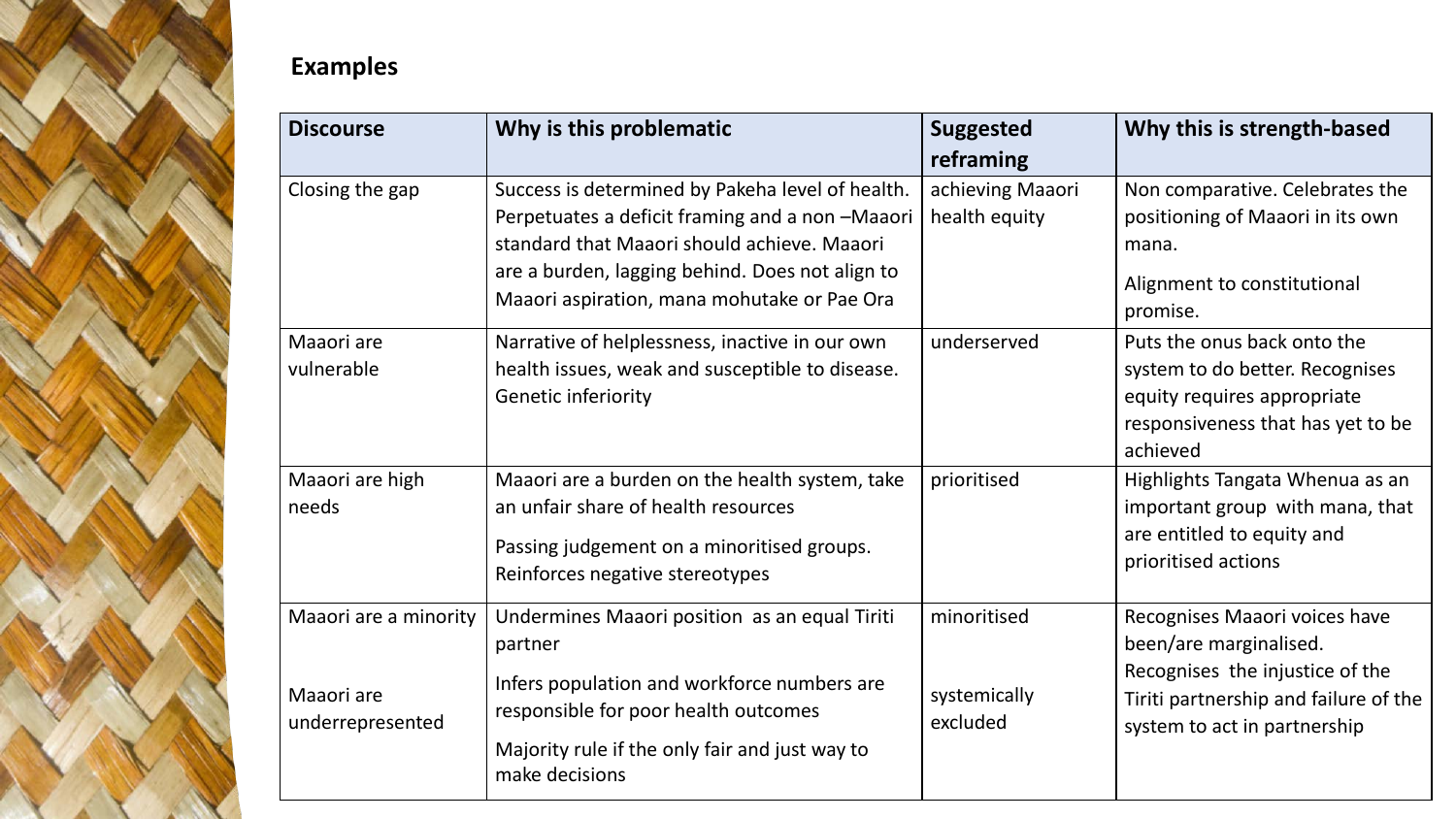

| <b>Discourse</b>                                 | Why is this problematic                                                                                                                         | <b>Suggested</b>                        | Why this is strength-based                                                    |
|--------------------------------------------------|-------------------------------------------------------------------------------------------------------------------------------------------------|-----------------------------------------|-------------------------------------------------------------------------------|
|                                                  |                                                                                                                                                 | reframing                               |                                                                               |
| <b>DNA</b><br>Maaori to "manage"<br>their health | Assumes an equal individual choice.<br>Absolves historical impacts, systemic<br>responsibility and performance.<br>Maaori problem to deal with. | Did not attract                         | Systemic onus for attraction, and<br>engagement, responsiveness.              |
|                                                  | Blames Maaori for social inequity and<br>poor health status.                                                                                    |                                         |                                                                               |
| mainstream                                       | Linked to the majority. White as the                                                                                                            | western system                          | Explicit in acknowledging the system                                          |
|                                                  | norm / ordinary. Assume centrality and<br>a language of superiority and                                                                         | Paakehaa services                       | origins, design and values                                                    |
|                                                  | contempt that implicitly constructs                                                                                                             | Government services                     | It doesn't marginalise non-white                                              |
|                                                  | selected or putative aspects of the<br>Maaori world as not measuring up to<br>its Pakeha equivalents.                                           | Whitestream                             | systems, beliefs, values and ways                                             |
| Why aren't Maaori                                | Blaming and alienating. Blankets across                                                                                                         | How are we                              | Maaori are a diverse group have a                                             |
|                                                  | all Maaori. Avoids systemic reflection<br>(and often feedback) or willingness to                                                                | maintaining the status<br>quo?          | range of preferences. There are valid<br>reasons, historical and modern as to |
| Applying for jobs                                | change. Assumed all aspects of the                                                                                                              |                                         | why Maaori choose to engage or not                                            |
| here?<br>Using this service?                     | service are correct and that it must be<br>an external problem- a Maaori                                                                        | What are the Maaori                     |                                                                               |
|                                                  | problem.                                                                                                                                        | values demonstrated at<br>this service? |                                                                               |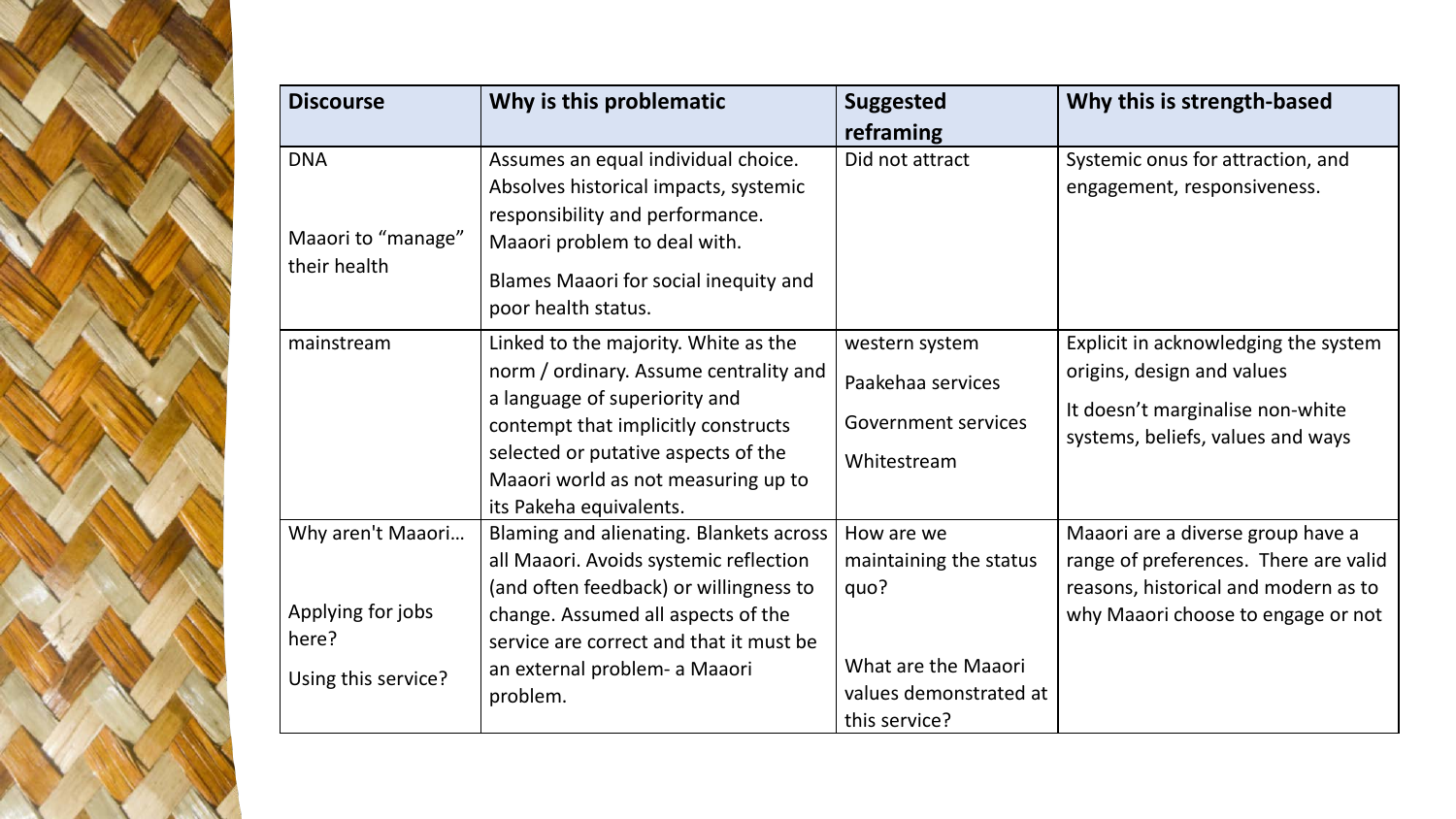| <b>Discursive</b>                                                                             | Why is this problematic                                                                                                                                                                                                                                   | <b>Suggested reframing</b>                                                                                                | Why this is strength-based                                                                                                                                                        |
|-----------------------------------------------------------------------------------------------|-----------------------------------------------------------------------------------------------------------------------------------------------------------------------------------------------------------------------------------------------------------|---------------------------------------------------------------------------------------------------------------------------|-----------------------------------------------------------------------------------------------------------------------------------------------------------------------------------|
| formation                                                                                     |                                                                                                                                                                                                                                                           |                                                                                                                           |                                                                                                                                                                                   |
| <b>Ethnicity led</b><br>statements:<br>Maaori and Pacific                                     | Grouping Maaori and Pacific together<br>infers these groups as one,<br>problematic and homogenous<br>ethnicity                                                                                                                                            | Maaori whaanau and<br>Pacific community                                                                                   | Systemic onus for attraction, and<br>engagement, responsiveness.<br>Maaori and Pacific are distinctly<br>separate groups with their own<br>mana and positions within<br>Aotearoa. |
| "Maaori and Pacific<br>are more likely<br>to(poor health<br>outcome inserted<br>here)"        | Ethnicity is the explanatory variable<br>for the health outcomes and infers a<br>genetic inferiority                                                                                                                                                      | Maaori have been<br>historically underserved by<br>the health system and<br>therefore<br>disproportionality<br>experience | OR due to the social determinants<br>disproportionally experienced by<br>the Maaori community(health<br>outcome                                                                   |
| "Maaori are aware<br>"I had instructed"<br>"Patient was non<br>compliant and<br>unreasonable" | clinical authority over Maaori<br>Maaori are problematic, stupid,<br>difficult sneaky and untruthful                                                                                                                                                      | Anything that removes<br>judgement. Only include<br>factual and relevant<br>information.                                  | Explicit in acknowledging the<br>system origins, design and values.<br>It doesn't marginalise non-white<br>systems, beliefs, values and ways                                      |
| Questions<br>Why aren't Maaori<br>Applying for jobs<br>here?<br>Using this service?           | Blaming and alienating. Blankets<br>across all Maaori. Avoids systemic<br>reflection (and often feedback) or<br>willingness to change. Assumed all<br>aspects of the service are correct and<br>that it must be an external problem- a<br>Maaori problem. | How are we maintaining<br>the status quo?<br>What are the Maaori<br>values demonstrated at<br>this service?               | Maaori are a diverse group have a<br>range of preferences. There are<br>valid reasons, historical and<br>modern as to why Maaori choose<br>to engage or not                       |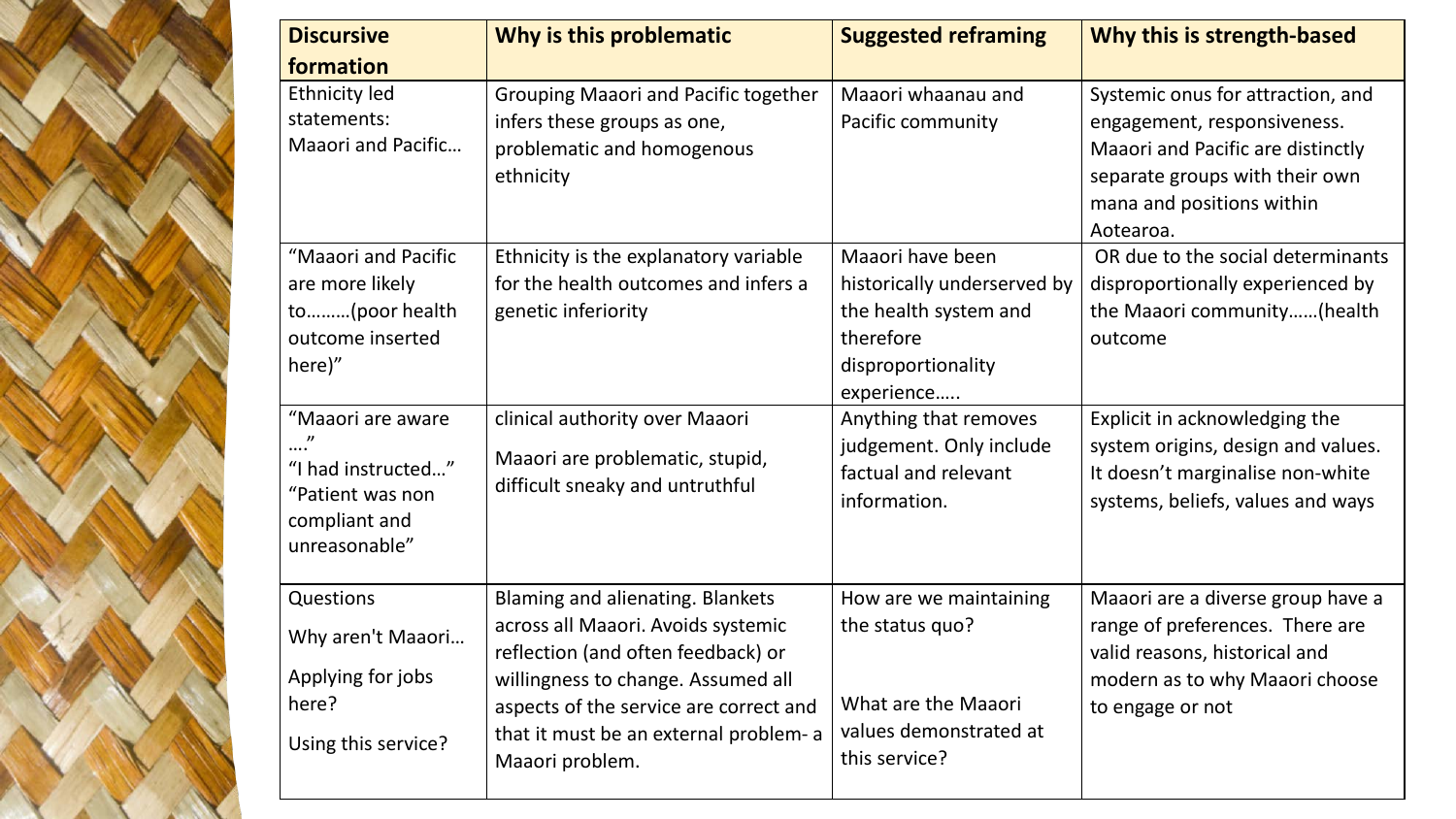## Take away equity actions

- Language is a source power we can use better our research responsiveness and influence the system
- In all research practice reflexivity. to understand your bias and positioning and how this manifests in your work.
- Acknowledge privilege and racism. Expose the underlying assumptions
- Work Build in a deficit discourse proof read as common practice
- Stop and challenge ethnicity led statements
- Ensure this mana is reflected in the description regarding Maaori
- Empathy as a form of connection Practice at home!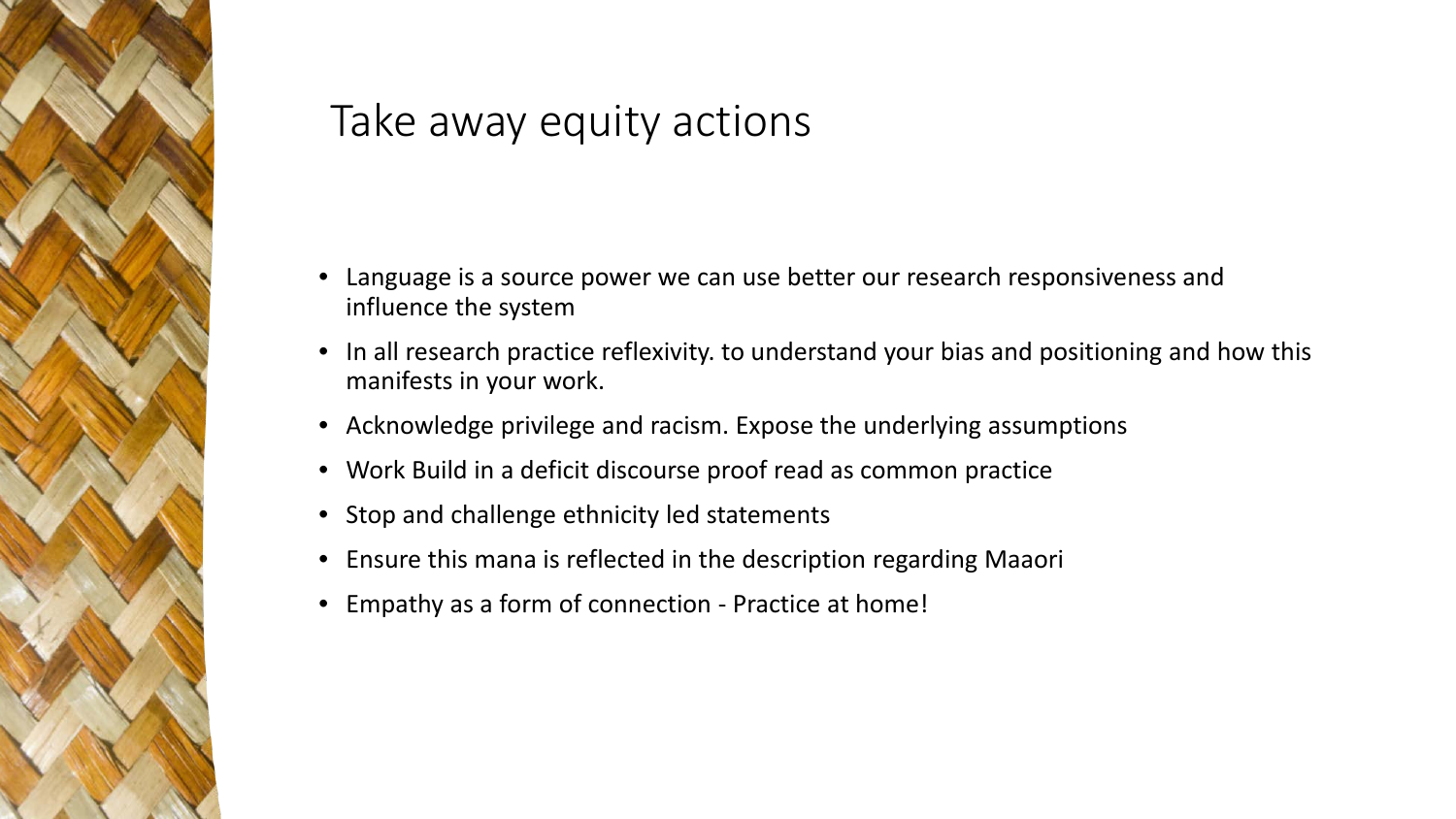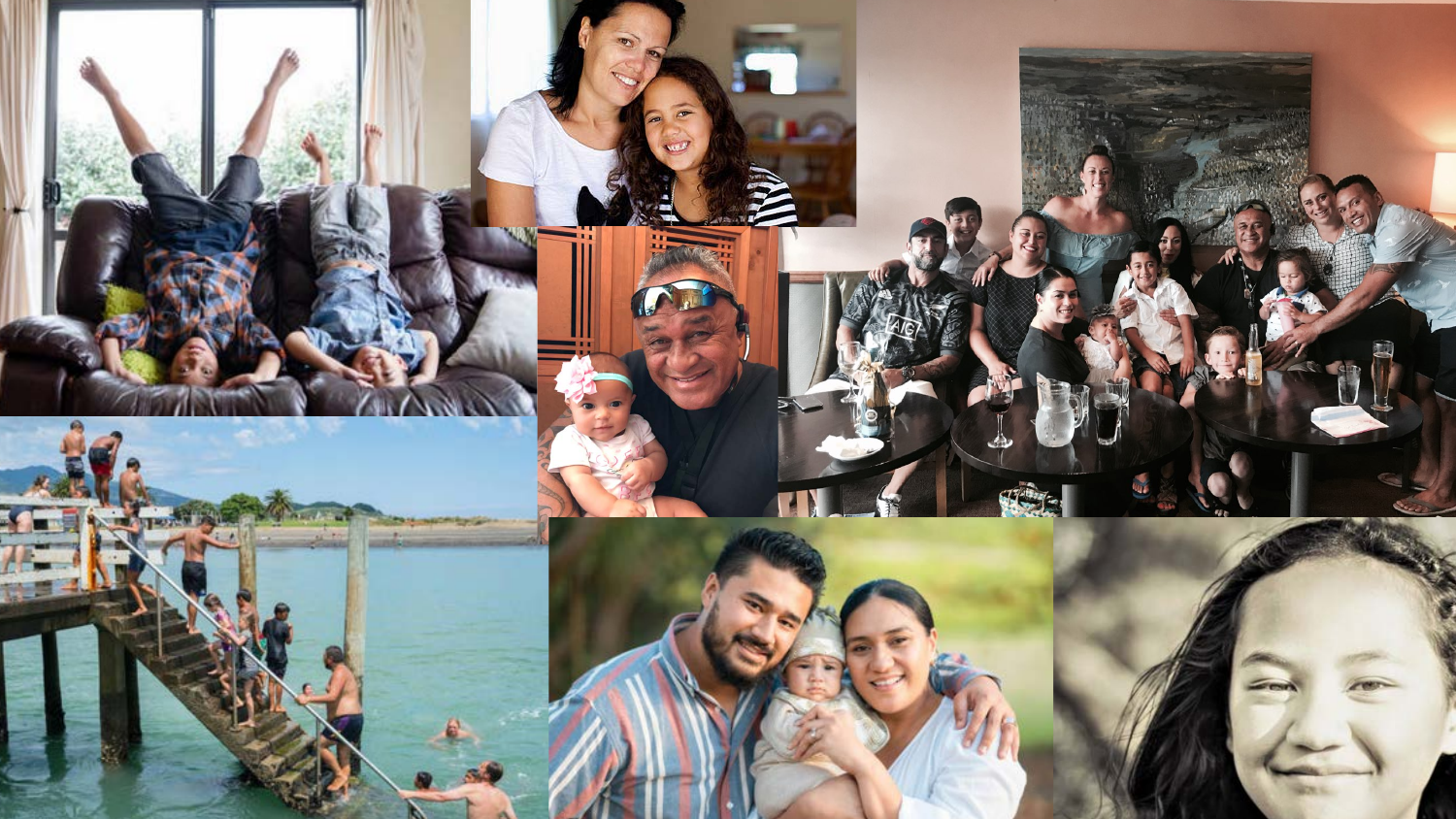



https://www.youtube.com/watch?v=qviM\_GnJbOM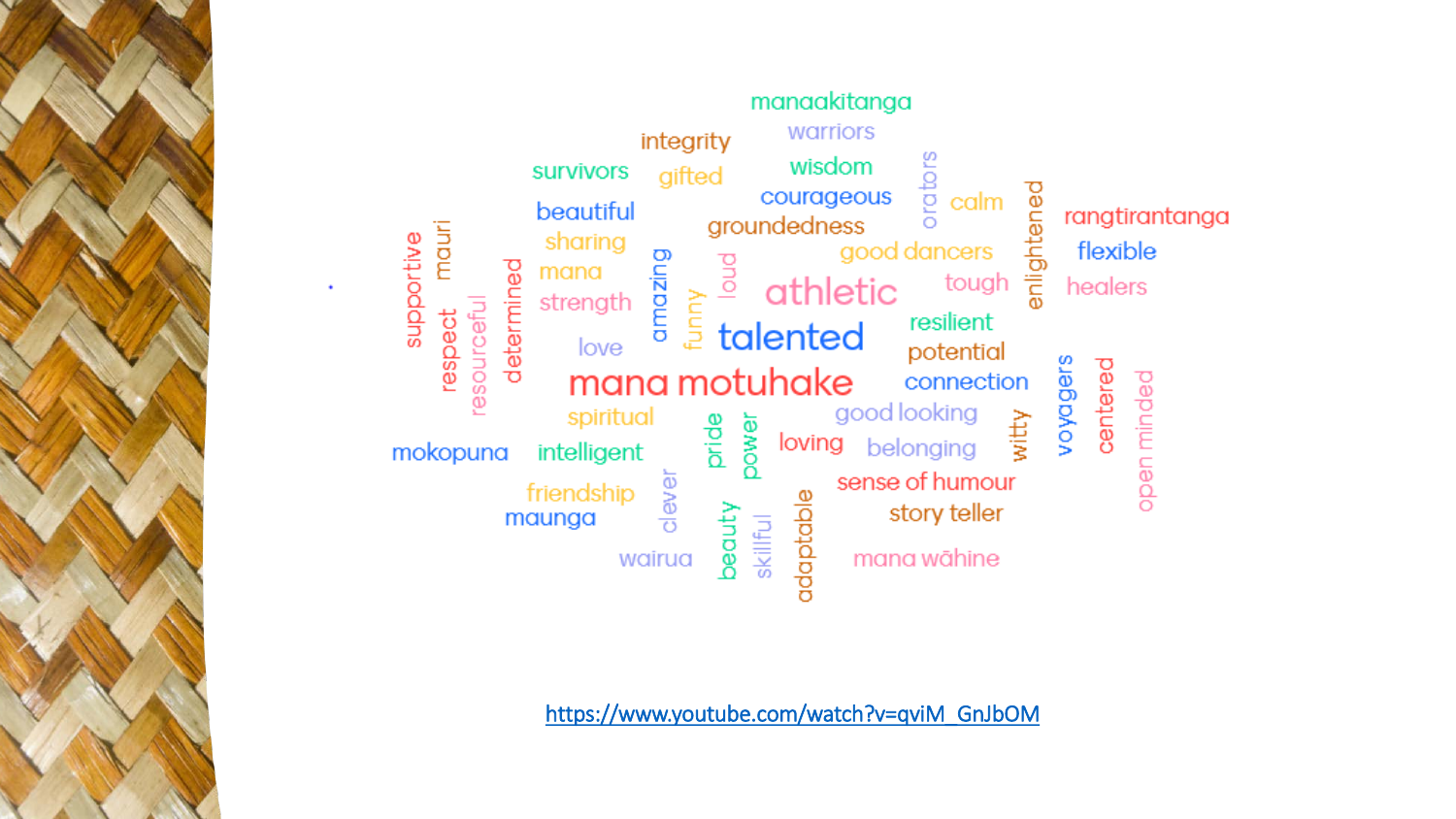

### Patai & Kooero